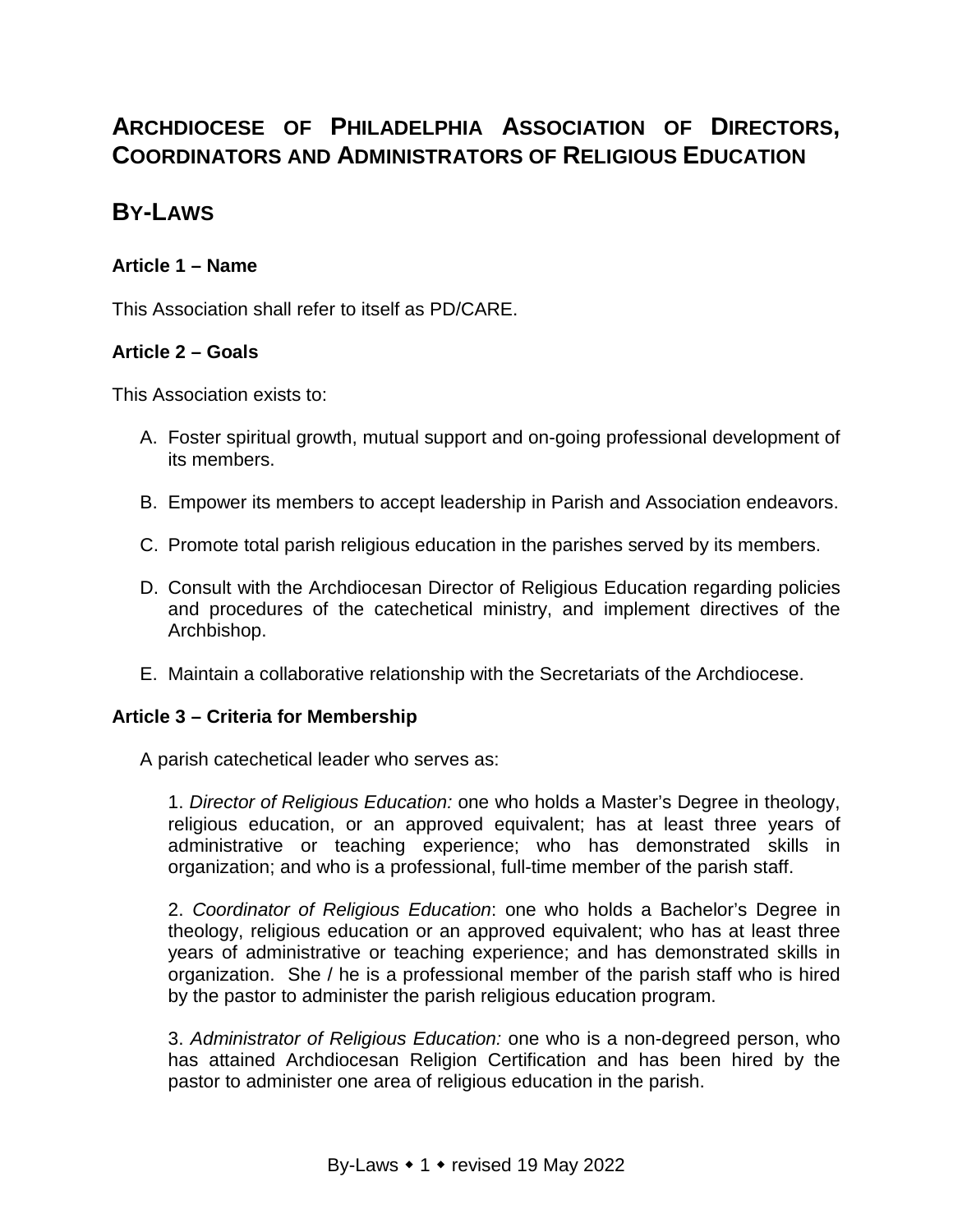# **Article 4 – Duties of the Executive Board**

The Executive Board is the decision-making body for the Association. Its members are responsible for the accomplishment of the goals and purposes of the Association. Therefore, it shall:

- A. Meet at least five times a year. Virtual meetings are acceptable, but may not exceed two of the five meetings.
- B. Plan and facilitate general meetings of the Association. General meetings shall consist of at least two annual meetings for professional development and at least two opportunities for spiritual enrichment for its membership.
- C. Be a catalyst for the members to participate in Archdiocesan, Regional, and National enrichment programs.
- D. Establish and facilitate Ad-Hoc Committees composed of volunteers from the general membership to address particular needs.

## **Article 5 – Duties of the Executive Committee**

- A. The President shall facilitate the general meetings of the Association and chair the meetings of the Executive Board. The President shall represent the Association on any occasion where such representation is required. The office of president is not an elected position, is assumed by the sitting Vice-President after the completion of one vice-presidential term and is a two year term.
- B. The Vice-President shall assist the President in the duties and responsibilities of the Association and shall represent the President in her/his absence. Upon completion of one term, the Vice-President assumes the position of President of the Association. In the event of a vacancy in the office of President, the Vice-President shall complete the term of the vacating President as well as fulfill her / his own term as president.

In the event that the Vice-President completes the term of a vacating president, a special election will be held to fill the position of Vice-President.

- C. The Secretary shall attend to all official correspondence of the Association. S/he shall record the minutes of the Executive Board meetings and distribute them to its members for approval. S/he shall also prepare for the general election of the Executive committee members by chairing the Ad Hoc Election Committee.
- D. The Treasurer shall collect membership fees, pay bills, and keep a careful record of income and expenses. The Treasurer shall give a financial report to the executive board at each of its meetings, as well as a yearly report to the general membership at the spring professional development meeting. At this meeting the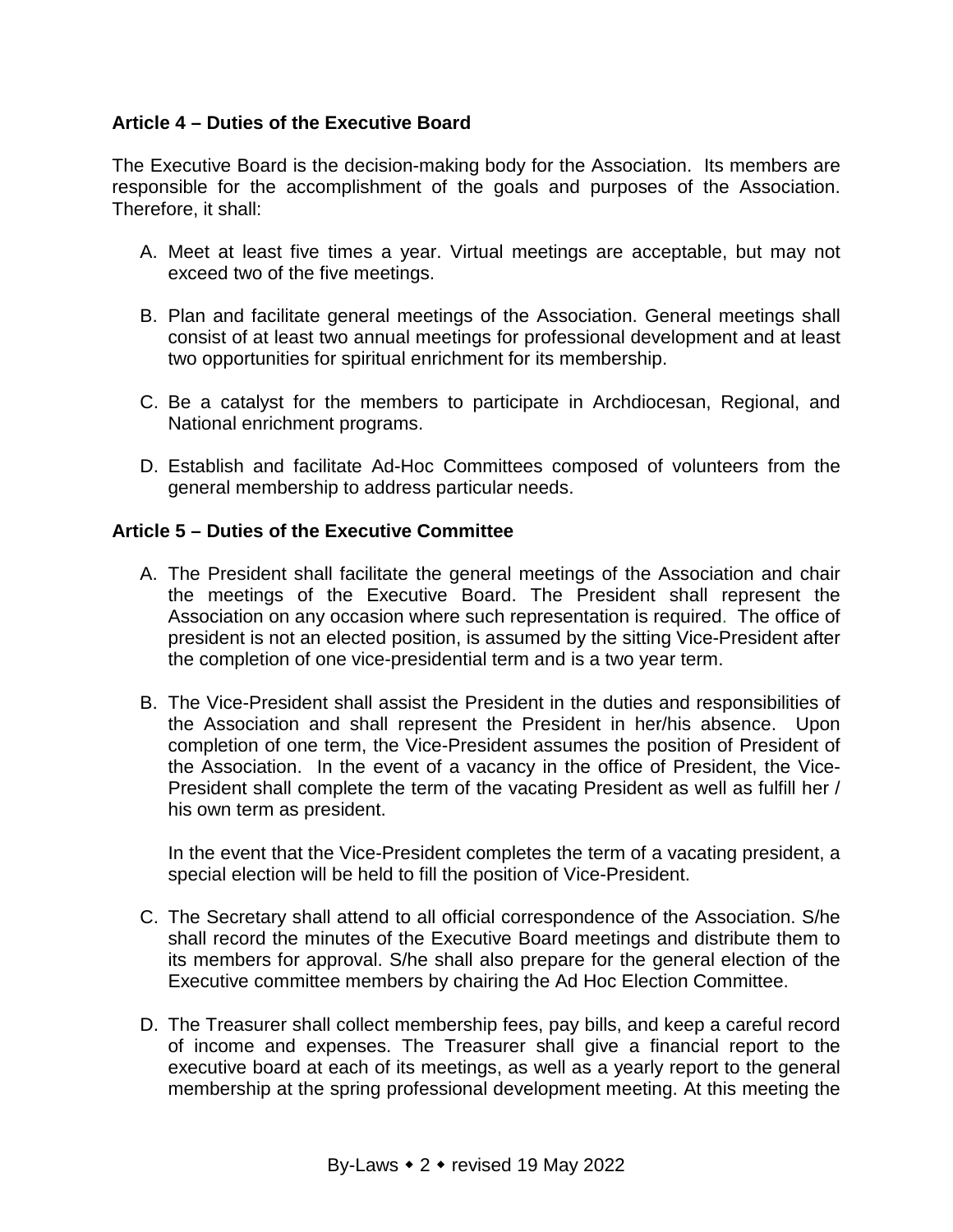Treasurer shall also present for approval by the membership the proposed membership fee for the coming year.

# **Article 6 – Duties of County and Specifically Related Ministry Representatives**

These representatives are the communication link between the county or specifically related ministries as designated by the Archbishop, and to the Executive Board, presenting the needs and concerns of their members, and reporting the outcome of the Executive Board's decisions at their membership's meetings. The county representative shall schedule at least four county meetings per year. Virtual meetings are acceptable but may not exceed two meetings. Representatives of specifically related ministries shall encourage their members to participate in county meetings.

## **Article 7 – Elections**

Criteria for eligibility for nomination to any position shall be:

- A. Active membership of the Association for at least one year. Active membership is defined as participation in at least 50% of county and specifically related ministries meetings and attendance at one professional development meeting and one retreat experience per year.
- B. Consent of the nominee.
- C. Candidates for the offices of President and Vice-President must hold a Master's degree in Theology, Religious Education or an approved equivalent.
	- (1) Approved equivalency shall be determined by a Review Committee consisting of the Deputy Secretary of the Office for Catechetical Formation, the Director of Parish Religious Education from the same office, and the Association Secretary.
	- (2) The Review Committee shall make its determination and the Executive Board Secretary shall notify the candidate.

## *Election of Executive Committee*

The elected members of the executive committee are the Vice-President, Secretary and Treasurer.

- A. Nomination Process
	- (1) An *ad-hoc* committee composed of the secretary and two other members of the executive board shall be formed at least three months prior to the election date.
	- (2) County representatives shall offer names of nominees of the committee at least two months prior to the election.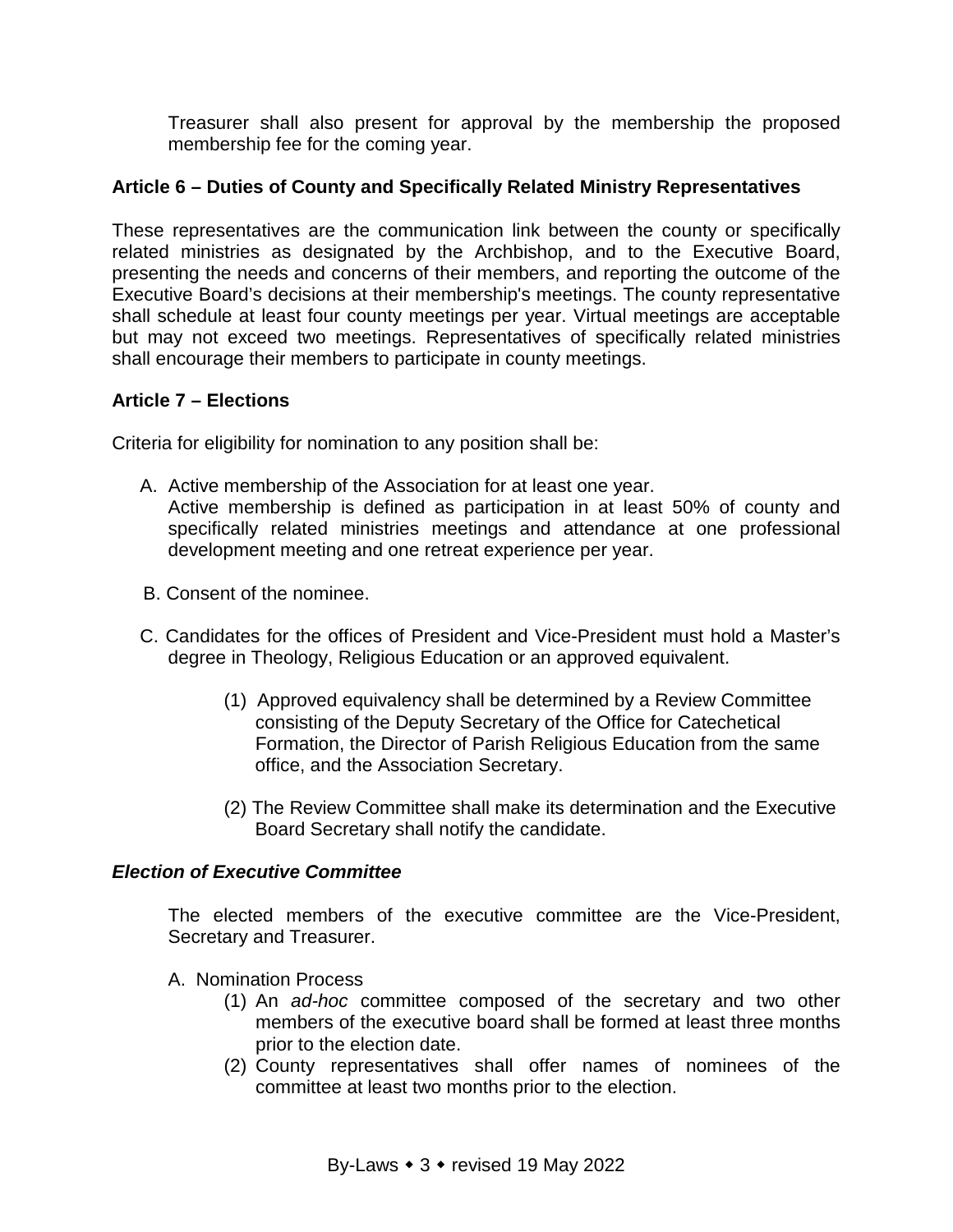- (3) Members of the election committee shall verify acceptance of nominees six weeks prior to the election and request consenting nominees forward a resume to the Secretary by a date established by the committee.
- B. Voting Procedure
	- (1) Each Executive Officer shall be elected individually by secret ballot.
	- (2) Any member wishing to vote *in absentia* is to submit the election ballot to the Secretary no later than forty-eight hours prior to the election.
	- (3) Ballots, including absentee ballots, are counted and recorded by the *ad hoc* election committee.
	- (4) The outcome is determined by an absolute majority vote (one half plus one) of those members of the Association voting. If an absolute majority is not obtained on the first ballot, a second ballot will be required. A simple majority of the voting members present shall suffice on this ballot.
	- (5) If a nominee for the Executive Committee runs unopposed, the Secretary asks the voting members present at the Spring Professional Development Day to acclaim the nominee by voice vote.

#### *Election of County Representatives*

- A. Two months before the scheduled election the county establishes a nomination committee.
- B. Names of consenting nominees are disseminated to the county membership.
- C. Election by secret ballot takes place at the local spring meeting. A simple majority of the members voting suffices for election.
- D. When the above process cannot be followed, members of the county shall determine a mutually acceptable alternate procedure.
- E. Special nominations and elections may be held to complete an unexpired term in the event that a representative becomes incapable of completing her/his term.

#### **Article 8 – Term of Office**

A. The term for all executive board members is two years. With the approval of the Deputy Secretary, the Secretary and Treasurer may succeed themselves for one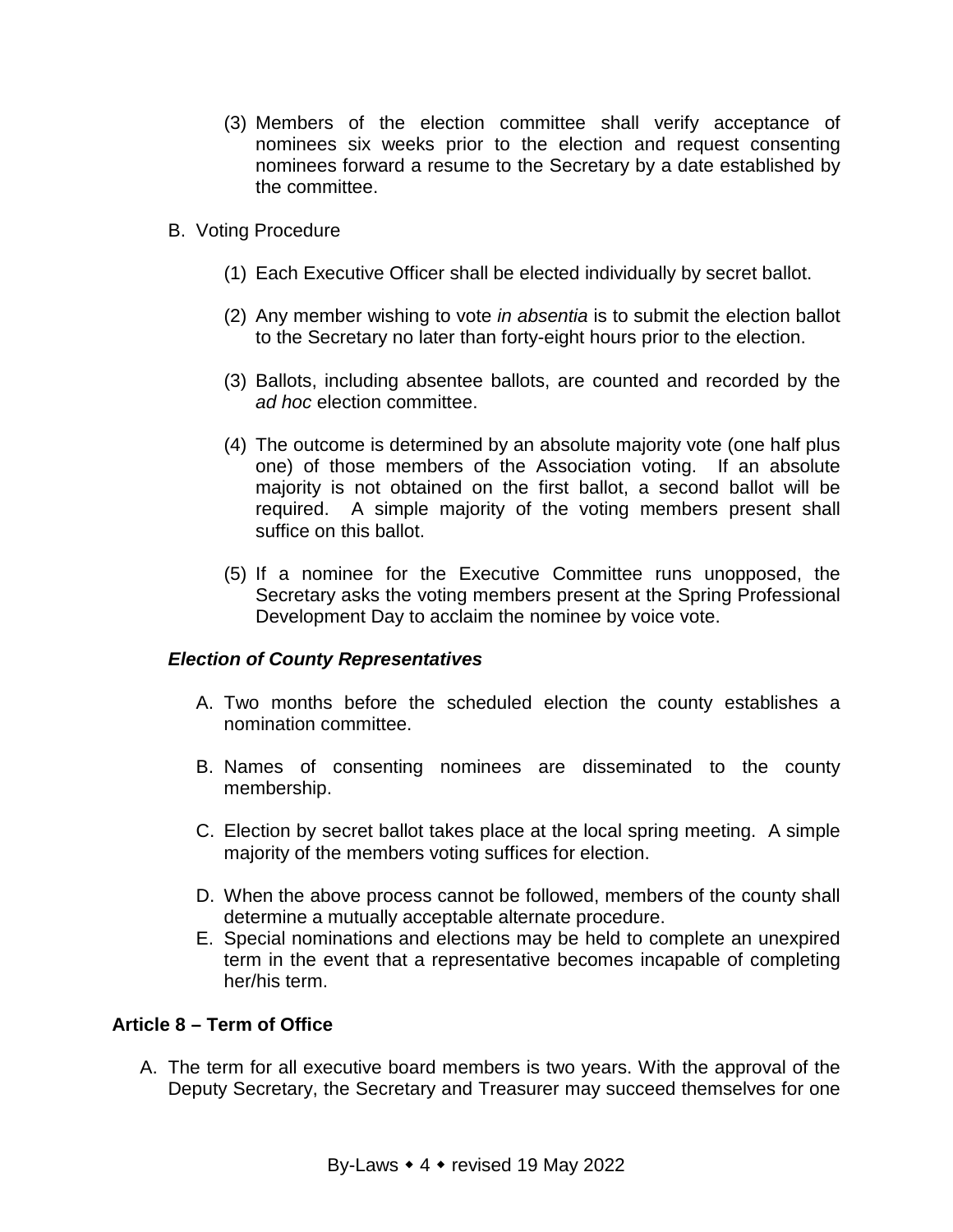successive term of two years. At the completion of their second term, the Secretary and Treasurer may not immediately serve another term. After a period of three years, executive board members may accept another nomination for the Executive Board.

- B. The Vice-President and the Treasurer are elected in the same year. The Secretary is elected in alternate years.
- C. In the event of a vacancy in the Office of President, the Vice-President shall complete the unexpired term. A special election for Vice-President will be held according to the criteria as defined in Article 7 of the by-laws. The new Vice-President will complete the term and be eligible for re-election.

In the event of a vacancy in one of the other offices of the Executive Committee, the remaining members of the Executive Committee shall appoint an active member of the Association to complete the unexpired term of office.

- D. A member of the Executive Board completing an unexpired term shall be eligible to then serve the stipulated two consecutive terms.
- E. The Secretary and Treasurer of the Executive Board completing an unexpired term shall be eligible, if elected, to then serve the stipulated two consecutive terms.
- F. No member of the Executive Board shall hold more than one office on the Board at the same time.
- G. The term for County Representatives is two years and may succeed him/herself for successive term of two years.

## **Article 9 – Amendment or Revision of the By-Laws**

Procedure for amending:

- A. Proposed revisions or amendments to the By-Laws may be submitted to the Executive Board by any member of the Association.
- B. Upon approval by the executive board the proposed change shall be distributed to the membership at least two months prior to the Spring Professional Development Meeting.
- C. The revision will become effective upon a simple majority vote of the membership voting.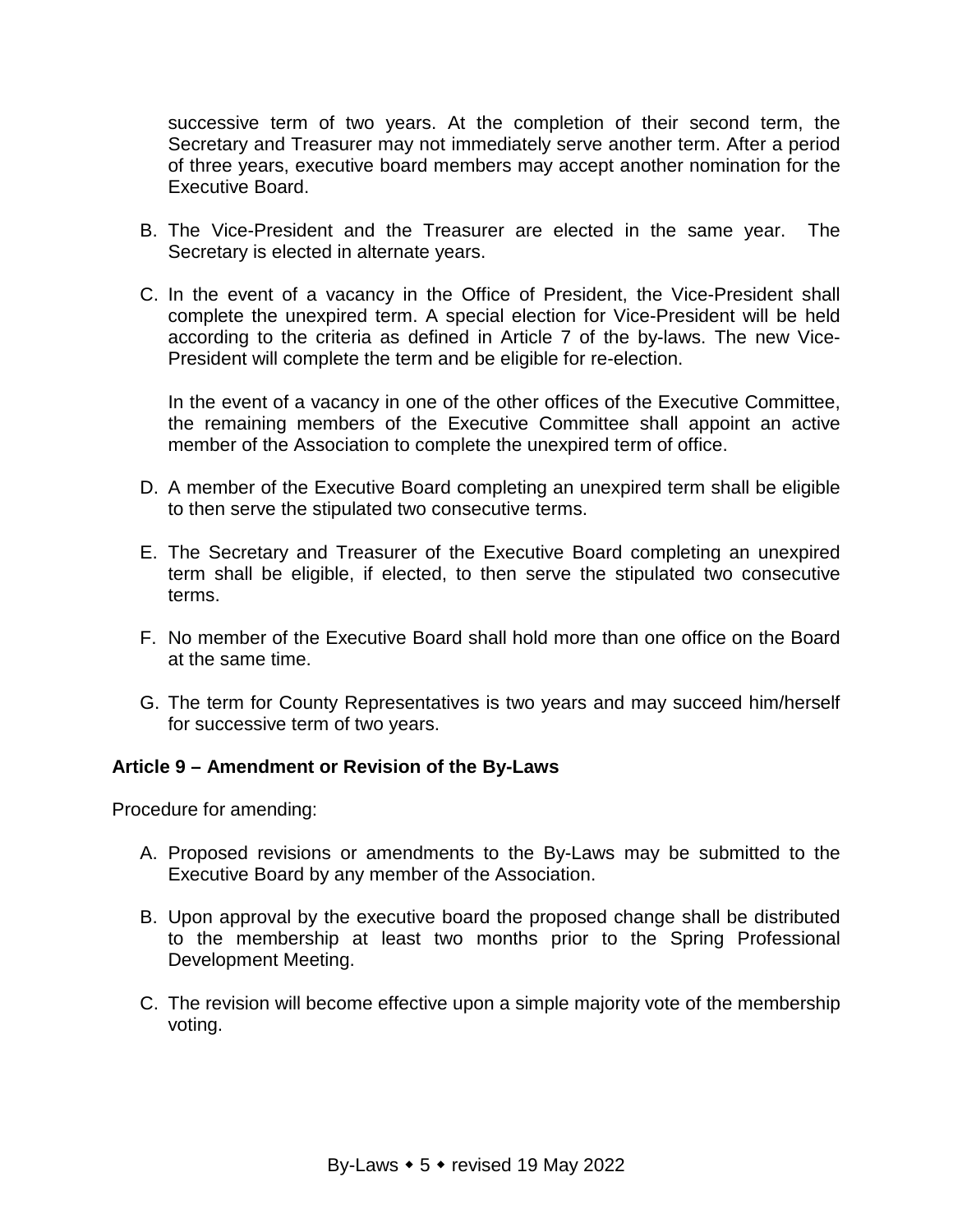# **APPENDIX A**

# **CATECHETICAL AWARDS FOR PARISH RELIGIOUS EDUCATION CATECHISTS OR ADMINSTRATIVE ASSISTANTS**

#### 1. **ST. JOHN NEUMANN AWARD**

An Archdiocesan catechetical award presented to those who fulfill the criteria and who have given FIVE YEARS of service to Parish Religious Education. This award is distributed by the parish. Please contact the Office for Catechetical Formation for an electronic or hard copy.

This award is distributed at the Mass for Religious Education.

# 2. **ST. PIUS X AWARD**

A national catechetical award presented to those who fulfill the criteria and who have given TEN YEARS of service to Parish Religious Education. This award is distributed at the Mass for Religious Education.

#### 3. **OUR LADY OF GUADALUPE AWARD**

An Archdiocesan catechetical award presented to those who fulfill the criteria and who have given FIFTEEN YEARS of service to Parish Religious Education. This award is distributed at the Mass for Religious Education.

#### 4. **ST. MARTIN DE PORRES AWARD**

An Archdiocesan catechetical award presented to those who fulfill the criteria and who have given TWENTY YEARS of service to Parish Religious Education. This award is distributed at the Mass for Religious Education.

### 5. **ST. CHARLES BORROMEO AWARD**

An Archdiocesan catechetical award presented to those who fulfill the criteria and who have given TWENTY-FIVE YEARS of service to Parish Religious Education. This award is distributed at the Mass for Religious Education.

#### 6. **ST. JOHN PAUL II AWARD**

An Archdiocesan catechetical award presented to those who fulfill the criteria and who have given THIRTY YEARS of service to Parish Religious Education. This award is distributed at the Mass for Religious Education.

#### 7. **ST. CATHERINE OF SIENA**

An Archdiocesan catechetical award presented to those who fulfill the criteria and who have given THIRTY-FIVE YEARS of service to Parish Religious Education. This award is distributed at the Mass for Religious Education.

# 8. **ST. TERESA OF AVILA**

An Archdiocesan catechetical award presented to those who fulfill the criteria and who have given FORTY YEARS of service to Parish Religious Education. This award is distributed at the Mass for Religious Education.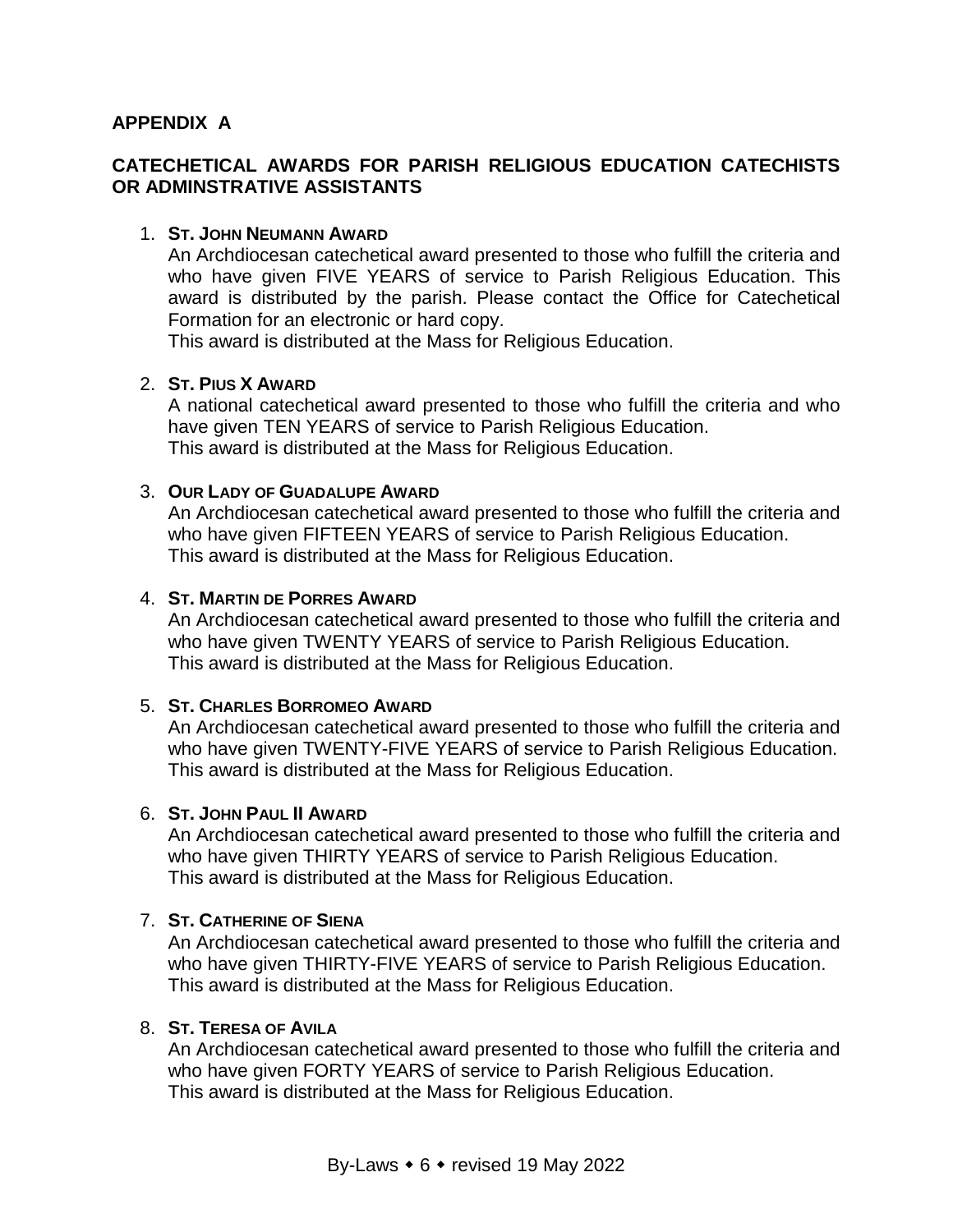### 9. **ST. TERESA OF CALCUTTA**

An Archdiocesan catechetical award presented to those who fulfill the criteria and who have given FORTY-FIVE YEARS of service to Parish Religious Education. This award is distributed at the Mass for Religious Education

#### 10.**ST. AUGUSTINE**

An Archdiocesan catechetical award presented to those who fulfill the criteria and who have given FIFTY YEARS of service to Parish Religious Education. This award is distributed at the Mass for Religious Education.

#### **CRITERIA FOR AWARD**

a. Nominee must be a practicing Catholic of good reputation who has volunteered his or her services.

b. Nominee must be currently active in the Parish Religious Education Program and has served in an administrative or instructional capacity during the years of service required by each award

c. Pastor approves the nomination of this person for the catechetical award.

Additional awards as deemed appropriate by the association and approved by the Executive Board may be added.

## **DIRECTORS/COORDINATORS/ADMINISTRATOR AWARDS**

#### 1. **ST. KATHARINE DREXEL AWARD**

The Association of Philadelphia Parish Directors, Coordinators and Administrators of Religious Education seek to recognize the Parish Director/Coordinator and Administrator of Religious Education who:

- a. has a minimum of ten years of active service as a Director, Coordinator, or Administrator (minimum of five years in the Archdiocese of Philadelphia)
- b. has made a significant contribution to religious education in the life of the parish
- c. is highly regarded by pastor and parish staff, professional peers and parishioners
- d. is an active member of the Archdiocesan Association of Parish Directors/Coordinators and Administrators of Religious Education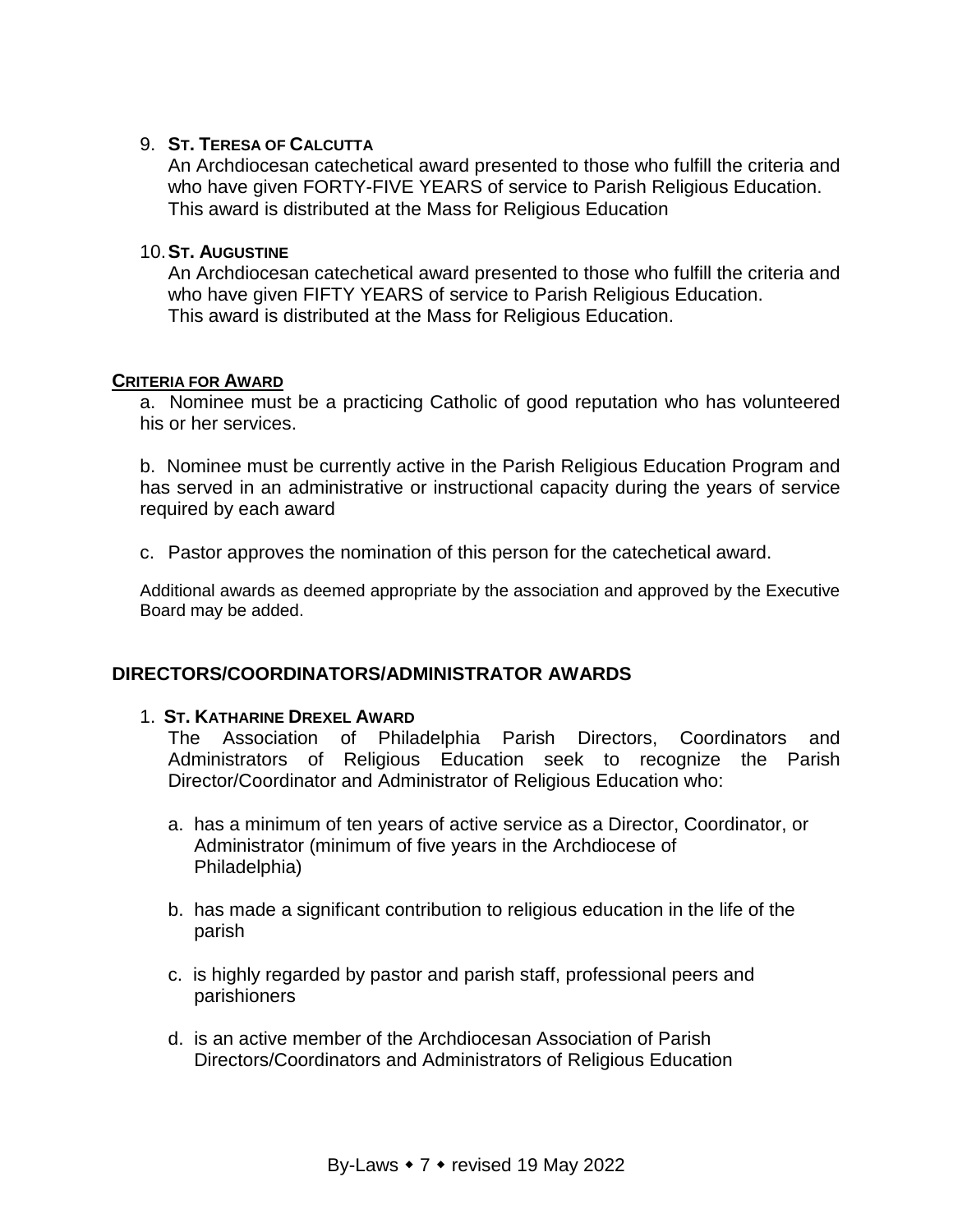#### 2. **ST. ELIZABETH ANN SETON AWARD**

The Association of Philadelphia Parish Directors, Coordinators and Administrators of Religious Education seek to recognize the Parish Director, Coordinator and Administrator of Religious Education who:

- a. has a minimum of twenty years of active service as a Director, Coordinator, or Administrator (minimum of five years in the Archdiocese of Philadelphia)
- b. has made a significant contribution to religious education in the life of the parish
- c. is highly regarded by pastor and parish staff, professional peers and parishioners
- d. is an active member of the Archdiocesan Association of Parish Directors/Coordinators and Administrators of Religious Education.

#### 3. **QUEEN OF THE FAMILY AWARD**

The Association of Philadelphia Parish Directors, Coordinators and Administrators of Religious Education seek to recognize the Parish Director, Coordinator and Administrator of Religious Education who:

a. has a minimum of twenty-five years of active service as a Director, Coordinator, or Administrator (minimum of five years in the Archdiocese of Philadelphia)

- b. has made a significant contribution to religious education in the life of the parish
- c. is highly regarded by pastor and parish staff, professional peers and parishioners
- d. is an active member of the Archdiocesan Association of Parish Directors/Coordinators and Administrators of Religious Education.

#### 4**. ST. JOHN XXIII AWARD**

The Association of Philadelphia Parish Directors, Coordinators and Administrators of Religious Education seek to recognize the Parish Director, Coordinator and Administrator of Religious Education who:

a. has a minimum of thirty years of active service as a Director, Coordinator, or Administrator (minimum of five years in the Archdiocese of Philadelphia)